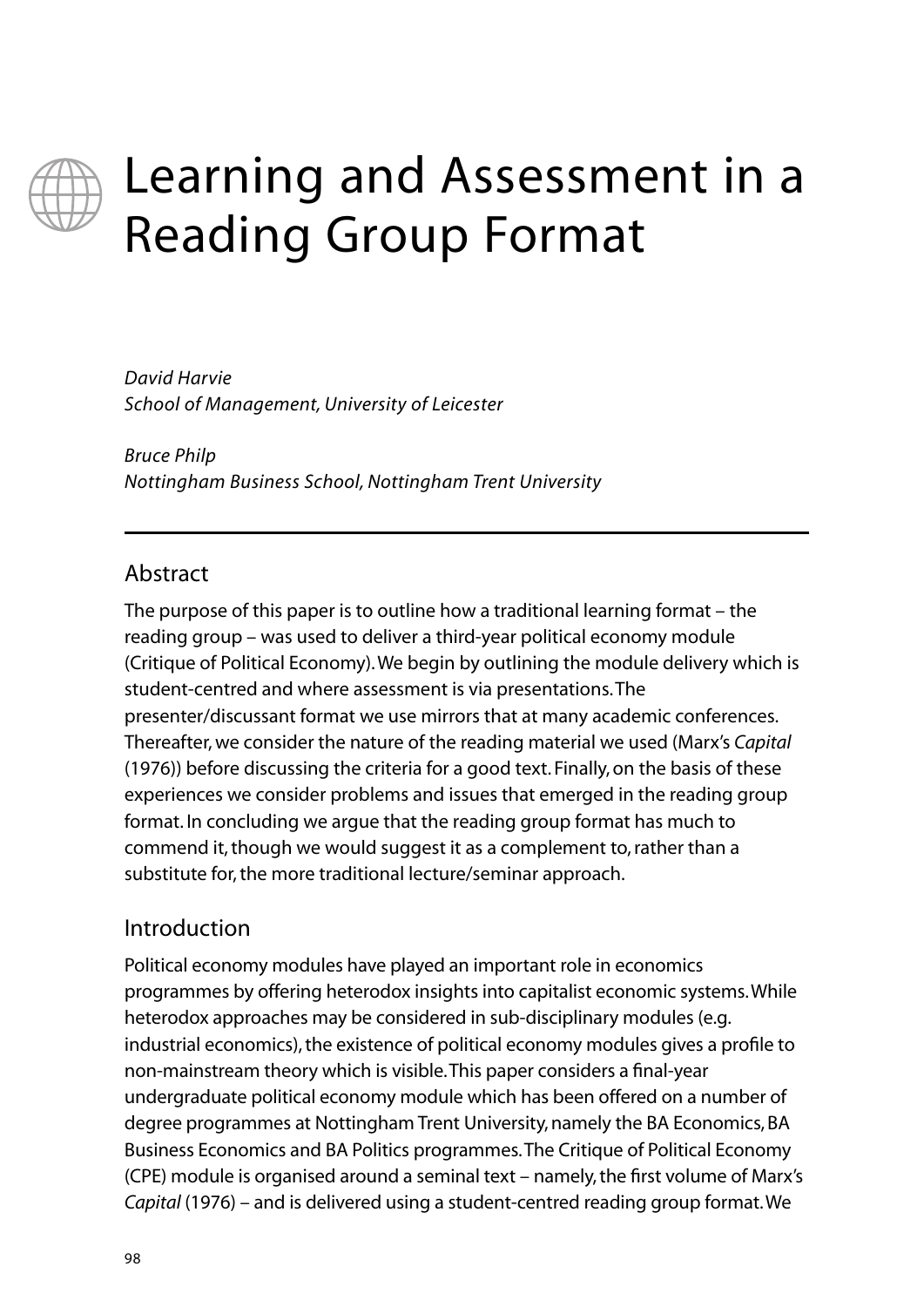use this text because it offers a comprehensive analysis and critique of the capitalist economic system, and it can be presented as the foundation for an alternative *system* to the mainstream approaches taught elsewhere on these degrees.

The principal aim of this paper is to discuss the way we deliver this module, with the hope that other academics may be able to draw upon and adapt this approach to the advantage of their students.While we would not suggest traditional lectures and seminars be abandoned, we suggest that a reading group format can encourage student-centred, collaborative learning. In addition to advocating reading groups, we also explore here what might be a good work (or works) to be read and discussed. Obviously we have used the first volume of Marx's *Capital* (1976), but other texts could be used.

The paper is structured as follows.We first consider the CPE module, outlining the reading group format and assessment regime.We then consider the text to be used. In our module we selected the first volume of Marx's *Capital* (1976). However, other books or collections of readings could be chosen.We go on to consider some of the strengths and problems involved in using reading groups and (more specifically) in using reading groups to introduce students to Marxist thought. Finally, we present our conclusions.

# The reading group

In university research communities and elsewhere 'reading groups' are commonly used to develop our understanding of seminal works.These works might be political or religious in nature, or perhaps concern culture or literature. Reading groups involve: (i) regular meetings held to discuss specific texts; (ii) texts are worked through methodically; (iii) participants agree to read the relevant pages prior to the meeting.While other works may be discussed, the specific text provides the backbone to the discussion and any series of meetings.

Our experience suggests that reading groups are uncommon in social science undergraduate teaching, with more traditional class formats far more frequently adopted by teachers. In the traditional lecture/seminar format academics generally introduce and structure a topic via a lecture, prior to less-structured discussion or student presentation in seminars/tutorials.The emphasis in the traditional model is, in the first instance, on teaching, and it is the lecturer who sets the agenda for student learning.While this approach is useful for classifying knowledge, it is our belief that this can fetter critical thinking and the development of students into independent free-thinkers. If the purpose of education is to encourage students to classify knowledge *and* to encourage independent, critical thinking, we suggest student-centred approaches (such as in reading groups) have a vital role to play.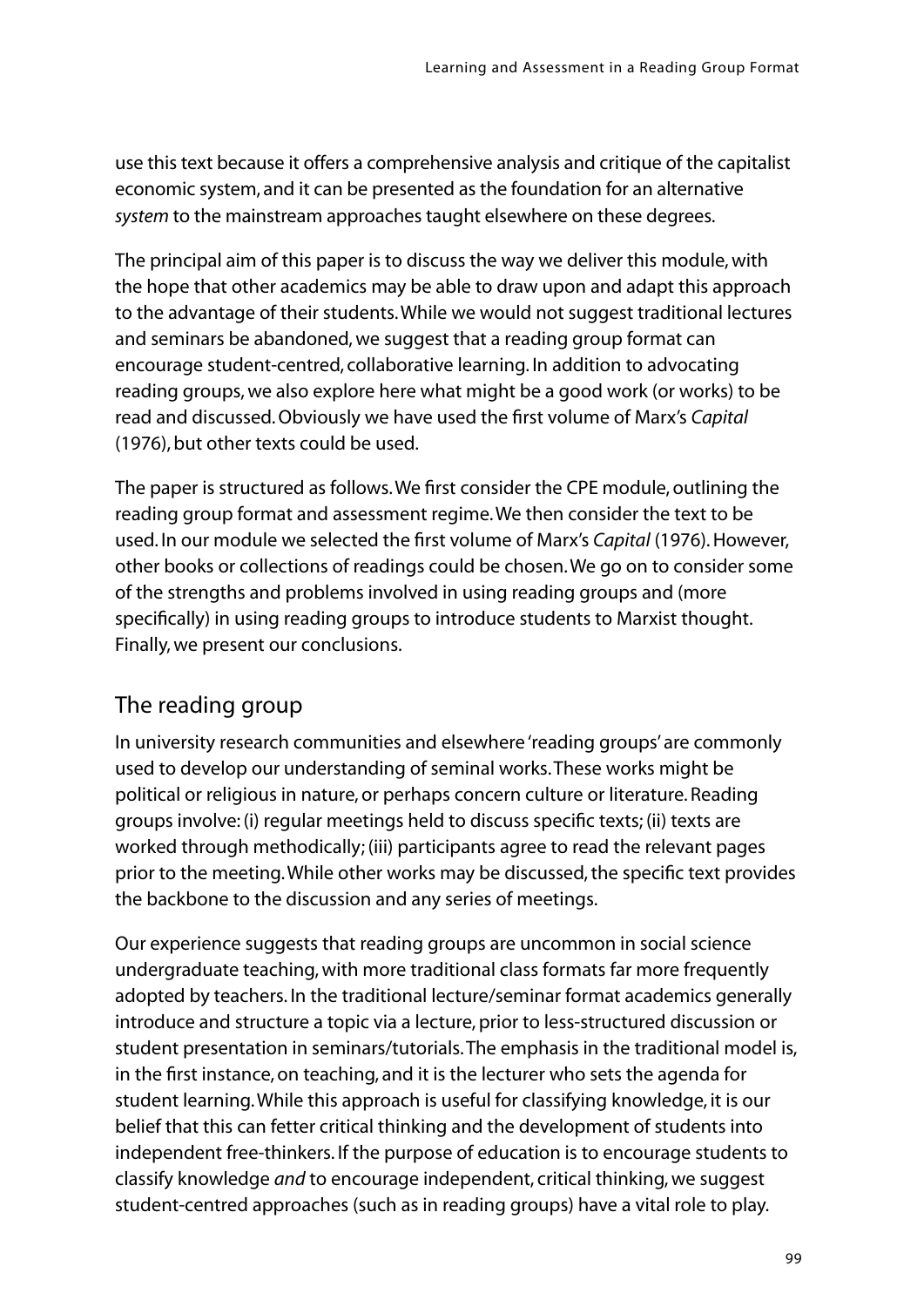After two introductory lectures the CPE module is entirely student-led via formal presentations.There are two lecturers present in every session, so the module is team-taught.1 Each week a group of three or four students gives a 20-minute presentation based on the relevant pages of *Capital*, plus secondary reading and independent research.The material from *Capital* ensures structure and continuity to the module as a whole – also it is the material that everyone is expected to read – but beyond this, students have considerable freedom regarding the content and style of their presentation. Following the presentation there is a 10-minute break to allow a second group, who act as discussants, to structure its response.Thus, the format mirrors that of sessions at many academic conferences, except students present and discuss in groups.The discussion is initially confined to the discussants and presenters for a further 20 minutes or so, before being opened up to the whole group.The contribution of presenters and discussants is assessed (and it is here that it is especially useful that two lecturers are present since work is automatically first and second-marked) and, for each student, 45% of their aggregate module mark is determined by their presentation grades and 15% by their discussant contributions (two of each).2 Presenters are required to produce a two-page summary of their work to accompany the presentation and this is distributed to the whole class and is provided as evidence to external examiners.

The advantage of this approach, we believe, is that the reading group presentationbased format helps our students to develop confidence, independence and a collaborative ethic.We make clear that we have no interest in monitoring (at least, not for assessment purposes) group dynamics or attempting to judge individual contributions.The responsibility to manage this is placed firmly on the students. In a group of four students, say, it would be perfectly acceptable for just two to present orally, but, the 'silent' pair might respond to questions. Else we would assume their contribution had been concentrated in preparing the handout and doing other background research.3 In fact, we stress that the presentation *must* be a collective effort. Each group member must be familiar with *all* the material – a simple divvying up a chapter into its constituent sections, say, makes for a poor presentation and a poor mark – and the group must demonstrate that it is collectively aware of the concepts, contradictions and problematics. Moreover, students learn to formulate their own questions (we give topics, based on *Capital*); this offers an opportunity for less-constrained learning.

Although the structure of our module emerges from a seminal text, we expect students to draw upon secondary material which takes a wide variety of forms. We encourage the students to be critical of *Capital* and to evaluate its analysis in terms of historical and contemporary relevance. Secondary reading and sources are thus essential elements of the presentation, to be used in conjunction with the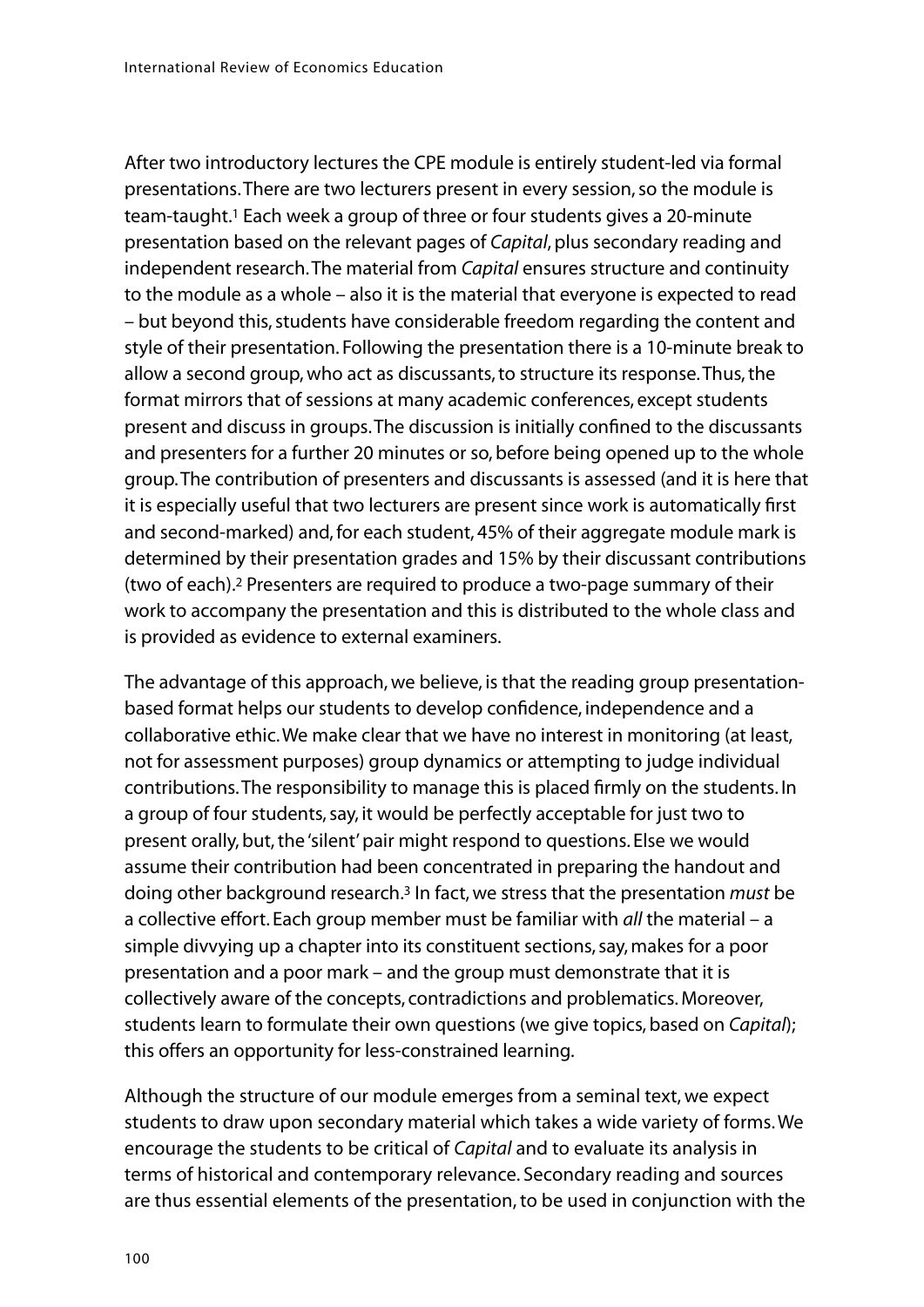reading group. In terms of more academic texts, supplementary reading can take the form of historical and contemporary evidence, and alternative Marxian and non-Marxian theories. For example, in the section of the module dealing with Part 8 of *Capital* (Primitive Accumulation), we suggest Michael Perelman's *The Invention of Capitalism* (2000), which compares Marx on primitive accumulation with the writings of the classical economists. Additionally we recommend historical work, for example, John Prebble's *The Highland Clearances* (1963). Contemporary applications are identified – such as Silvia Federici's 'The debt crisis, Africa and the new enclosures' (1990) and Christopher May's (2000) work on intellectual property rights. We also suggest students consider work implicitly or explicitly critical of Marx's account, such as Hardin's seminal 'The tragedy of the commons' (1968). New theoretical interpretations, such as Werner Bonefeld's thesis of the 'permanence of primitive accumulation' (2001), are also explored. Finally, we encourage participants to draw on non-academic material: novels, films, songs, TV shows and so on. All 'great' art is fundamentally about the human condition – the way in which human beings live with themselves and with each other – which is surely also the subject matter of social sciences.4 Thus, Abdelrahman Munif's novel *Cities of Salt*, Roland Joffé's film *The Mission* and The Clash's song 'Charlie Don't Surf' all deal with primitive accumulation in one way or another. Again, these examples are strictly indicative and reflect our own interests, cultural backgrounds and (perhaps) ages. One former student went through the module with a copy of *Capital* in one hand and the Bible in the other, which proved an eye-opening experience for us, atheists both.

Underpinning our approach is an intrinsic notion of education: that is, the purpose of education is to'equip people to make their own free, autonomous choices about the life they will lead' (Bridges, 1992: 92).Three elements can be identified in this liberal tradition: (i) critical and analytical thinking; (ii) comparative thinking; (iii) intellectual open-mindedness.We feel that the reading group encourages each of these facets and we also believe that *Capital* is an interesting example because through it we are able to explore the nature of the capitalist mode of production and our roles in reproducing (or undermining) it.The normative basis for private property, questions of our individual and socially-necessary labour time, our own place in the labour process with the association between that and the length and intensity of our working day, alienation and fetishism, all have a systematic dimension and subjective relevance for each of us.That is not to say students should subscribe to our (disparate) views – it is their own autonomous views which we wish to develop and foster – but nor will we pretend to be 'objective' when we present various interpretations. Notice one aspect in this is that, except for introducing basic terms at the beginning of the module, it is the students who first present the material, independent of us, to the student group. In addition, the respective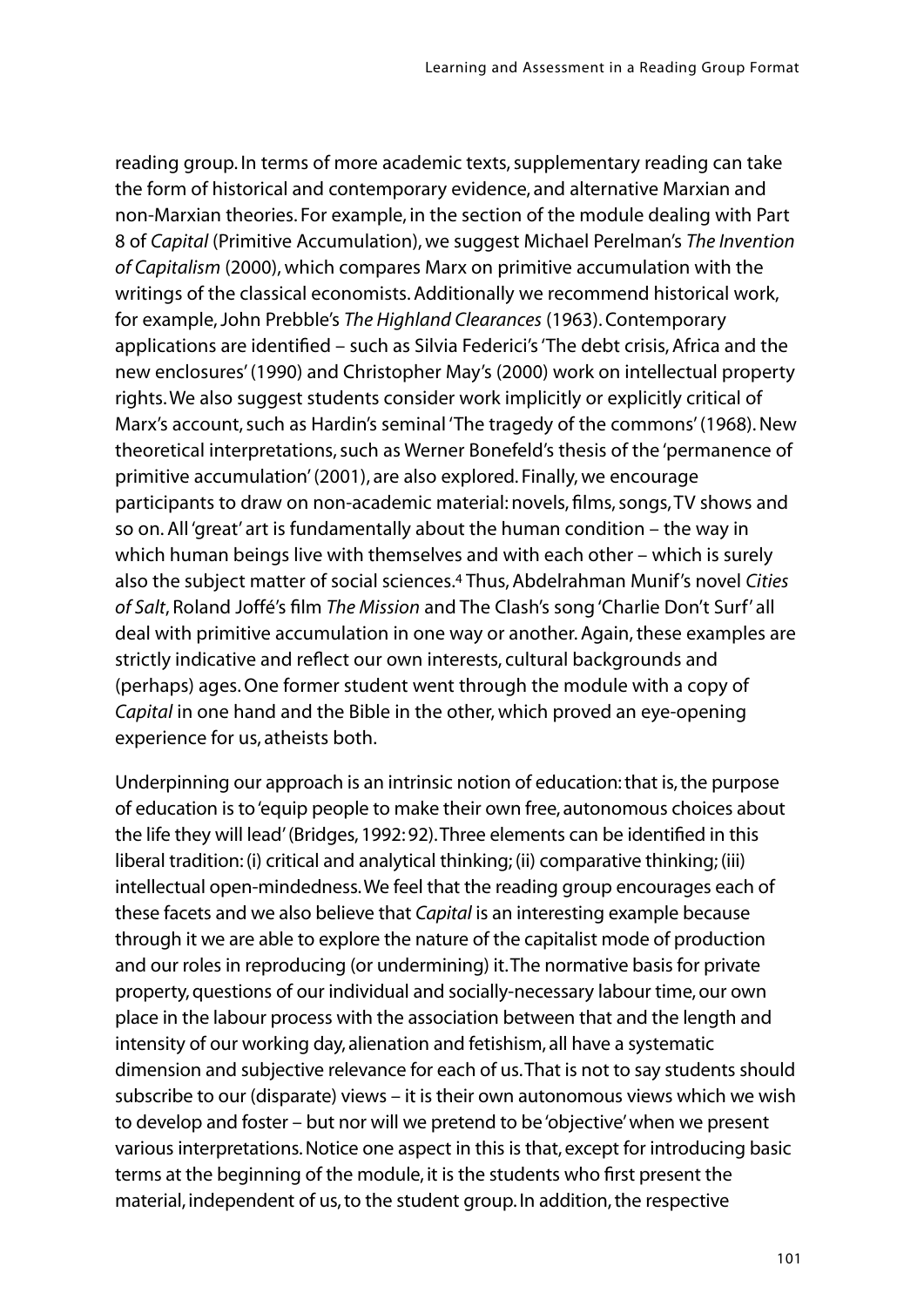lecturers have different views (e.g. on the role of markets) and our differences demonstrate 'live' critical dialogue, comparative thinking and intellectual openmindedness.The team-teaching aspect of the module allows us to provide, we hope, a good example of how differences can be articulated and discussed.

An intrinsic notion of education can be contrasted with an instrumentalist approach which, at face value, seems more pragmatic and practical. Radical thinkers suggest this approach involves 'inculcation of specific "facts" in order to effect a specific worldview' (Clarke and Mearman, 2003: 60).We would contrast our view, which aims to make students self-aware, helping them develop their understanding of the world around them and their part in it, with alternative views, which serve, functionally or instrumentally, the needs of business.<sup>5</sup> Of course, there has been a growth in the past ten years in business-orientated economics programmes, BA or BSc Business Economics, for example. Perhaps the demise of radical content in many economics programmes, and the associated reluctance of leading economics departments to appoint non-neoclassical economists/econometricians, is connected to the growth in programmes offering economics *for* business.The growth of instrumentalism (in this context) may well also be connected to the changing language and structure of education. Most famously, Paolo Freire (1972) has criticised 'banking education', in which students become 'receptacles to be filled by the teacher': the acquisition of knowledge and development of critical faculties are thus broken up into discrete steps as 'learning outcomes', codified across 'levels' of a degree programme.

The model of learning adopted in 'banking education' is an *incremental* one.Take the analogy with learning to swim.Teachers lead students into the shallow end, with armbands.Thereafter students dispense with the armbands before moving on to swim in the deeper end of the pool, whereupon they might learn different strokes, diving, etc. In this model new concepts are only introduced once earlier ones have been mastered.While this may be appropriate for learning to swim, we do not feel this is always suitable in studying classic texts in political economy. Indeed, the reluctance of some academics to use primary texts may, for some students, do more harm than good, in that such students will not develop the confidence or initiative to go to this material when they could get something from it. In our reading group, based on *Capital*, we thus confront the student with many difficult concepts and ask only that they attempt to engage with these, understand perhaps only a small fraction of them and get *something* from the book. After all, this is how most of us approach many texts.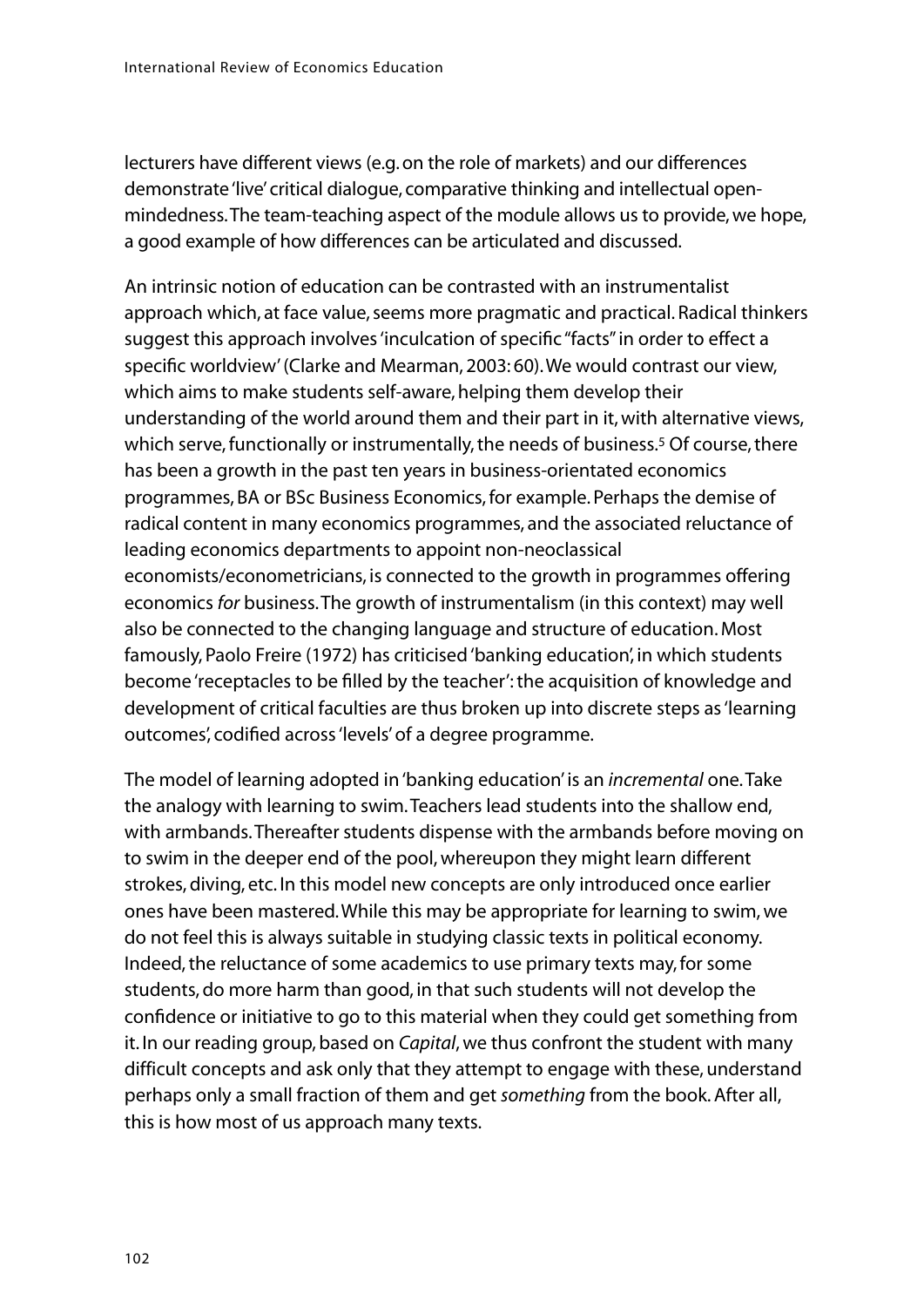# Choosing the text

Having discussed the module format and the approach to education underpinning it, let us now turn our attention to the choice of text or texts to be used. In our CPE module we sought to explore the work of one of the most important critical thinkers in human history – Karl Marx. Marx is a controversial choice. One could, in economics (or political economy), select the work of Adam Smith (1970), Friedrich Hayek (1944) or John Maynard Keynes (1973). Clearly Marx's thought is perceived as radical (and misplaced) by many mainstream economists. But even more sympathetic figures – one example is Brewer (1994) – have suggested that Marx's place on economic syllabi is questionable. Others (e.g. Clarke and Mearman, 2003) have proposed that we study Marx because it helps develop critical faculties, which are in some sense functional for capital.

In our reading group format we selected *Capital* because it interests us most and because its controversial nature is excellent for stimulating discussion. Methodologically it provides a stark contrast to the individualism and asociality of general equilibrium theory or new classical macroeconomics. Both of us are active researchers working in this area, so in some sense our module is a good exemplar of teaching being informed by research.6 But, we would go further than this. For us, we do not believe that teaching and research should be considered distinct activities. And, in fact, our experience of 'teaching' the module has provided us with many insights into the nature of social life and the 'meaning' of *Capital*.

The module came about after the team initially started discussing offering a new third-year module in the area of political economy. It was decided, with the support of our colleagues,to offer a specific module on Marxist political economy. Having decided the content, we also felt that we would like to deliver the module in an innovative way in which educational hierarchies were limited and in which free, creative thinking and collaborative effort were emphasised.7 The student-led delivery of the module partially diminished the traditional lecturer/student hierarchy, but we could not entirely avoid this since the module team were required to grade students.

After we decided to offer a module in Marxist political economy, we very quickly moved on discuss how we should structure this and what the content should be. Since we come from very different Marxist traditions, and there are diverse schools of thought within Marxism, we very quickly came to the view that Marx's work would serve best to structure the module and that *Capital* was the best text to use with final-year undergraduates.This led us to ponder using a reading group since both of us have been involved in reading groups outside of university life. Since we focus on *Capital's* first volume our syllabus is structured into six sections which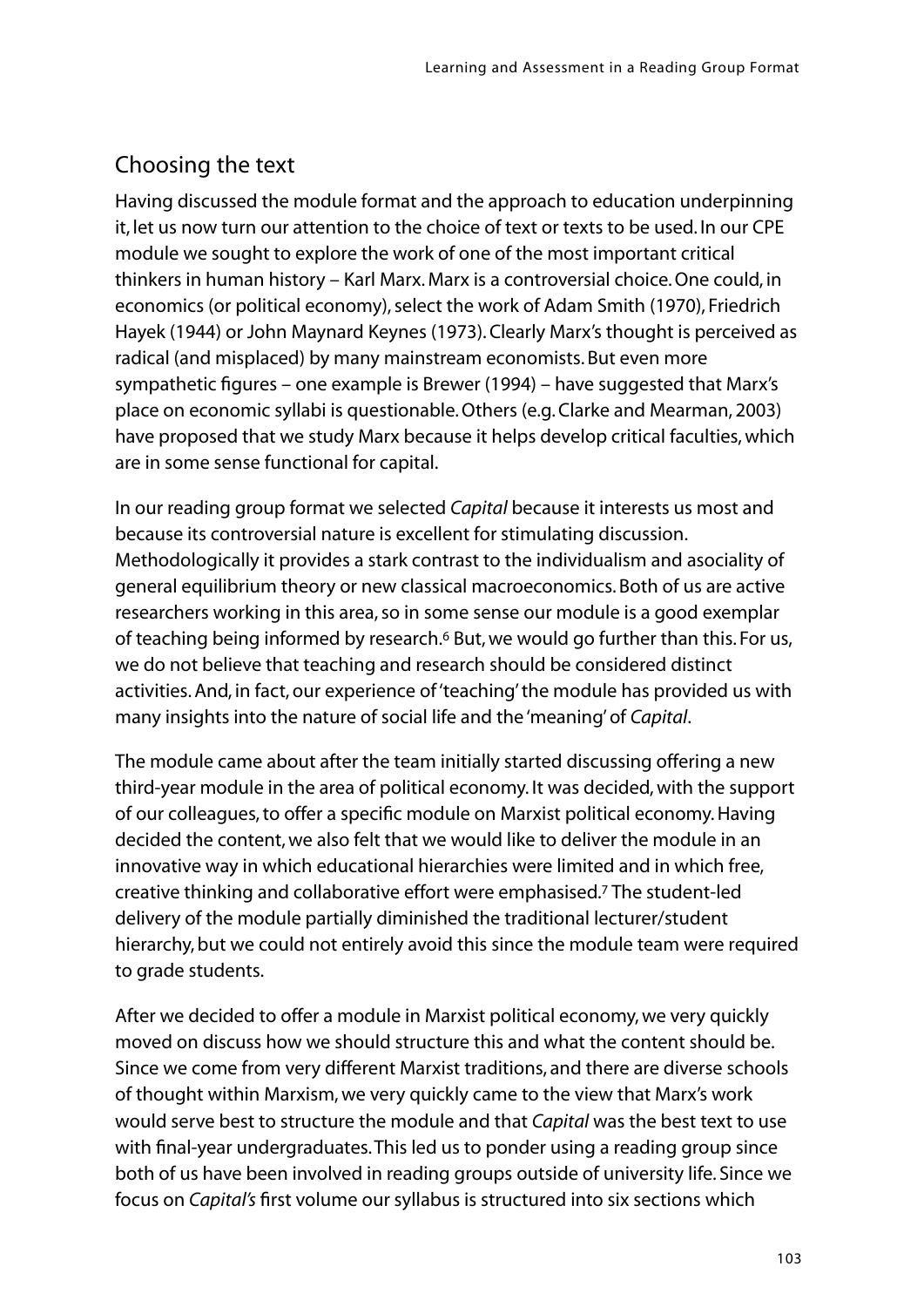follow the book's own structure: (i) Marx's introduction; (ii) primitive accumulation (Part 8); (iii) commodities, value and money (Parts 1 and 2); (iv) absolute surplusvalue (Part 3); (v) relative surplus-value (Part 4); (vi) wages (Part 6). In the introductory sessions we provide a brief overview of Marx's life and times, introduce students to historical materialism and some of Marx's key ratios – rate of exploitation and so on – and suggest alternative approaches to reading *Capital*. Following this we systematically study *Capital* or roughly three-quarters of it.

Our CPE module is constructed around a thorough study of the first volume of *Capital*. But, why study this particular text? In truth this question embraces a number of questions which can be asked when adopting a reading group module format. First, why read *Capital* and not, say, Smith's *The Wealth of Nations*? Second, why read *Capital* and not a derivative text such as Fine and Saad-Filho's *Marx's Capital* (2003) or John Roemer's *Free to Lose* (1988)? Third, why prioritise a single text, as opposed to constructing a syllabus around an extensive and diverse range of sources?8

Of course the reason we study *Capital* is because we are sympathetic to many of the arguments contained in it, and our initial aim was to offer a final year module in Marxist political economy. But there is absolutely no reason one should not structure a module around Keynes, Smith or Hayek. If we were post-Keynesians, for example, it would be fascinating to spend a year studying *The General Theory* with an interested colleague and a group of students. Indeed, having spent four years reading *Capital* collectively the prospect of a change is quite appealing: one of us would find *The Wealth of Nations* fascinating;the other would prefer Hardt and Negri's *Empire* (2000).9 *The General Theory,The Wealth of Nations* and *Empire* all have similar qualities to Marx's *Capital*, which make them suitable reading group material. Specifically we feel the following criteria should be considered in selecting a text for a reading group module:

- 1. Does the text offer an interesting theoretical system which can be compared to theoretical systems taught elsewhere on the degree programme?
- 2. Is the text controversial and provocative enough to sustain student-led discussion for a full- or half-year module?
- 3. Is the text still relevant? Can the arguments still be applied to many aspects of our contemporary world?

We believe that *The General Theory,The Wealth of Nations* and *Empire* are each marvellously rich and so they satisfy these criteria, as might other texts.*Capital*, of course, also interests us for research and political purposes, and we feel students enjoy engaging with that aspect of our jobs and lives.We have no difficulty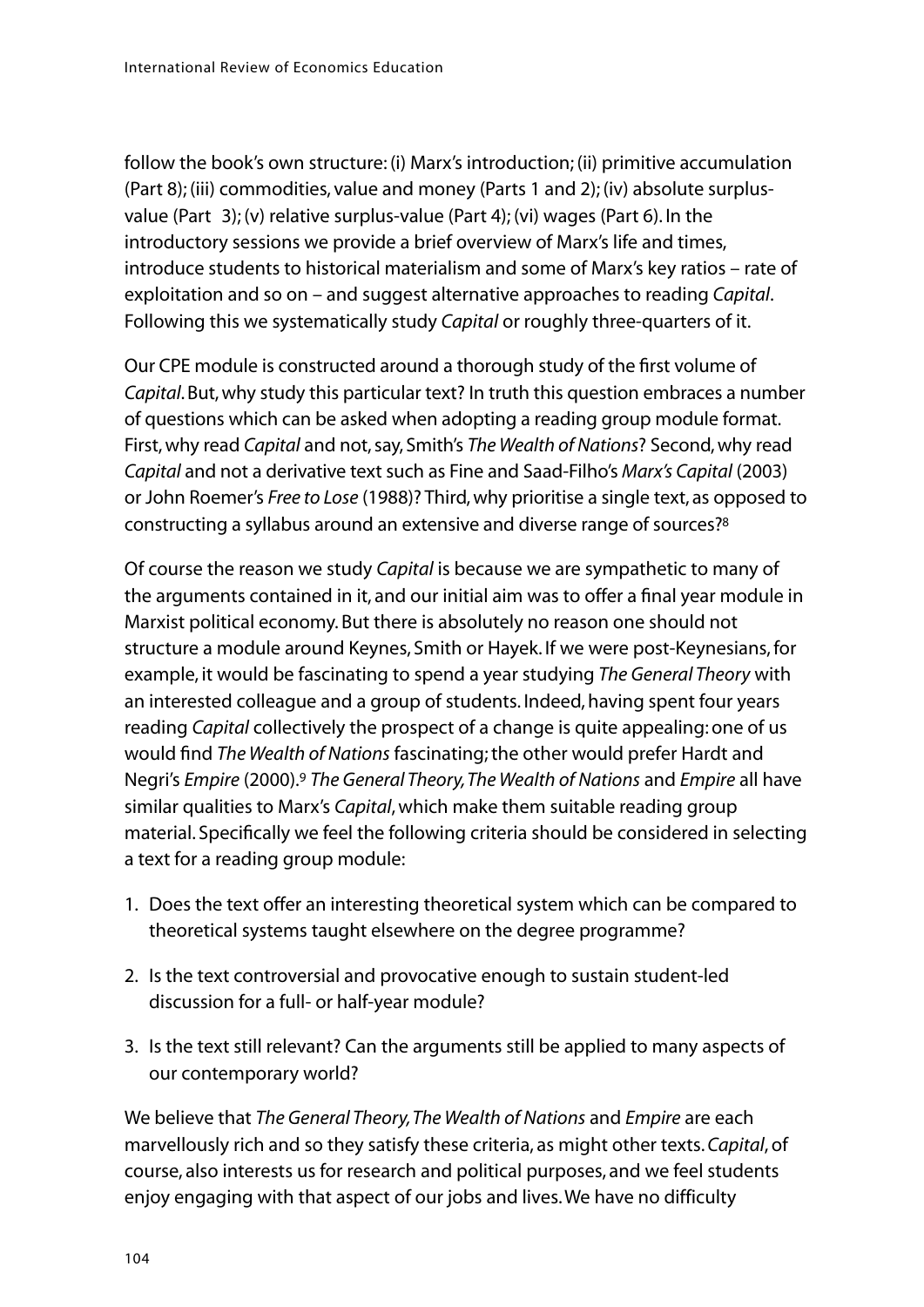appearing interested in this material because we are, and have demonstrated our commitment to it through our research and political activities. In fact, we might argue that as soon as teachers are required to teach material they are not interested in then their labour immediately becomes, in at least one sense, estranged (Harvie, 2006, 2007). It is thus important that the module team, too, are passionate about the text selected. In addition, for a module to be viable, it is essential the students are sufficiently enthused about the text to take the module in the first place.

One can link the issue of student enthusiasm to a trend in universities to view students as sovereign customers. But, interestingly enough, sufficient students each year display tastes at odds with the instrumentalist view of education, as evidenced by a revival in interest in Marxian modules. Saad-Filho concurs with this view: 'Student demand for courses dealing with Marx's work is often overwhelming, leading to oversubscribed classes and lively debates' (2002: 1).While the market impetus of student loans, tuition and top-up fees may reinforce the instrumentalist approach to education, students do demonstrate a thirst for heterodox approaches and interesting, rather than vocational, modules.

Finally, we have thus far identified a single text as the basis for this module. One of us as an undergraduate was taught political economy at first and third year using original sources, but the module was constructed from diverse sources.This has the advantage of identifying controversies and alternatives for students, but it does not give them a thorough introduction to any particular approach, in the same way that a standard microeconomics module gives a thorough grounding in neoclassical microeconomic theory. By focusing on Marx's work the students are offered an alternative *system* and are not confused by the myriad of heterodox approaches which non-mainstream economics offers.10

# Reflections

As is clear from the format of the module, we emphasise learning over teaching. However, there are problems which remain with the module. One of these is that opinions may be offered which do not reflect the beliefs that those students hold; students may instead offer an opinion closest to what they believe the lecturer's opinion to be.We can break this down partly, for example, by making clear our own disagreements so no 'right answer' seems obvious.Team-teaching (or facilitating), in which two colleagues openly disagree about theoretical positions, interpretations and evidence can offer students profound insights into the nature of academic debate and controversy. In addition, we encourage students, as sensitively as we can, to bring their own cultural, religious and political specificities to the discussion.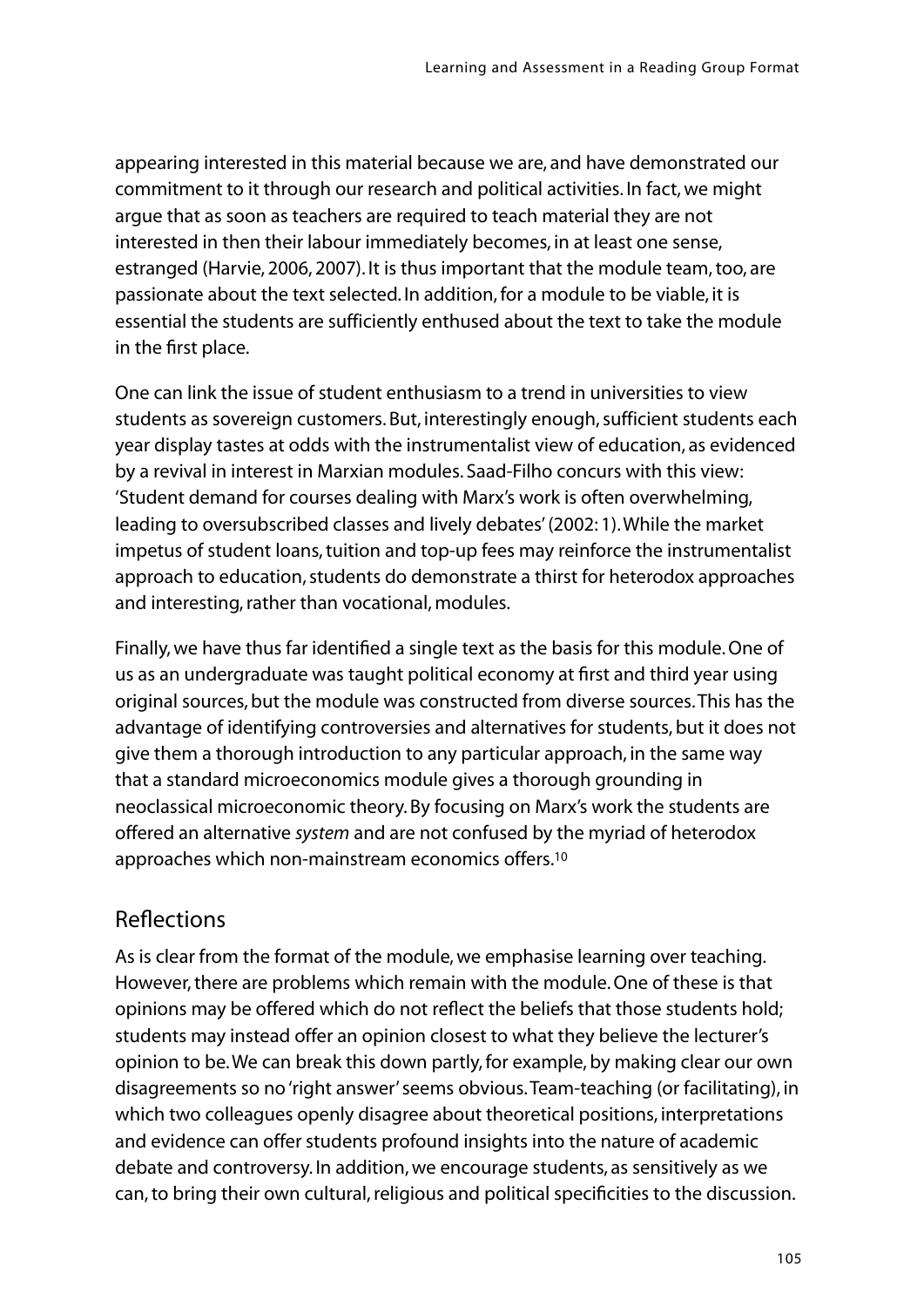Thus we have had Christian and Muslim students bringing their own religiousethical perspective to the mix in the context of discussion over profit, interest, rent and usury. Economic liberals, especially when strong personalities, also liven up debates. Because the module is offered across a range of honours degrees – Politics, Economics, Business Economics – multi-disciplinary issues also emerge.11

In previous years we did award marks (10% of the total) for contribution (when not presenter or discussant) with the intention of encouraging participation.This seemed very subjective and was difficult to manage so we abandoned it after one year. In addition we felt that the continual nature of this element of assessment seemed at odds with some of the values of our module. Such assessment/incentive regimes bear comparison with Fordist production methods and the parts in *Capital* dealing with the pace, regularly and intensity of work. Despite this change, six to eight students are graded on their contributions in each session, as either presenters or discussants.This presents an inescapable contradiction: on the one hand, we are trying to encourage unimpeded discussion; on the other, students are regularly under scrutiny.12

To reduce some of this pressure, students are now only *required* to contribute on the four occasions when they act as presenter or discussant. And, in spite of abandoning this component of assessment, there has been no drop-off in attendance or contribution in class discussion from the rest of the students.<sup>13</sup> Nevertheless, we do have to grade students as presenters and discussants on two occasions each, and via a phase test (half-way through) and an essay (at the end of the year-long module).Thus, in one sense our *role* is one of imposing on students a regime which may be functional to the world of work.14 However, our own understanding is far more negative: we encourage students to think critically about 'the world of work' (including the 'work' we give them). Indeed we encourage students to challenge the very notion of work and the nature of their university education.This raises the question: how can we offer a module in a university which challenges the nature of work and hierarchies, without imposing work and hierarchies on students? Of course, while we might be able to tinker with this, fundamentally we are faced with inescapable constraints.

Student numbers in our module also do create a problem. Modules must be economically viable or cost-effective.What this means, in practice, is that staff–student ratios cannot be too high. Clearly this requirement is an obstacle to any module structured around discussion (as opposed to lectures), especially if it is team-taught.That is, the time of lecturers must be accounted for.We have enrolled 25–45 students on the module each year. Clearly, at the top end of this range we are presented with potential problems. Some students are unlikely to contribute (when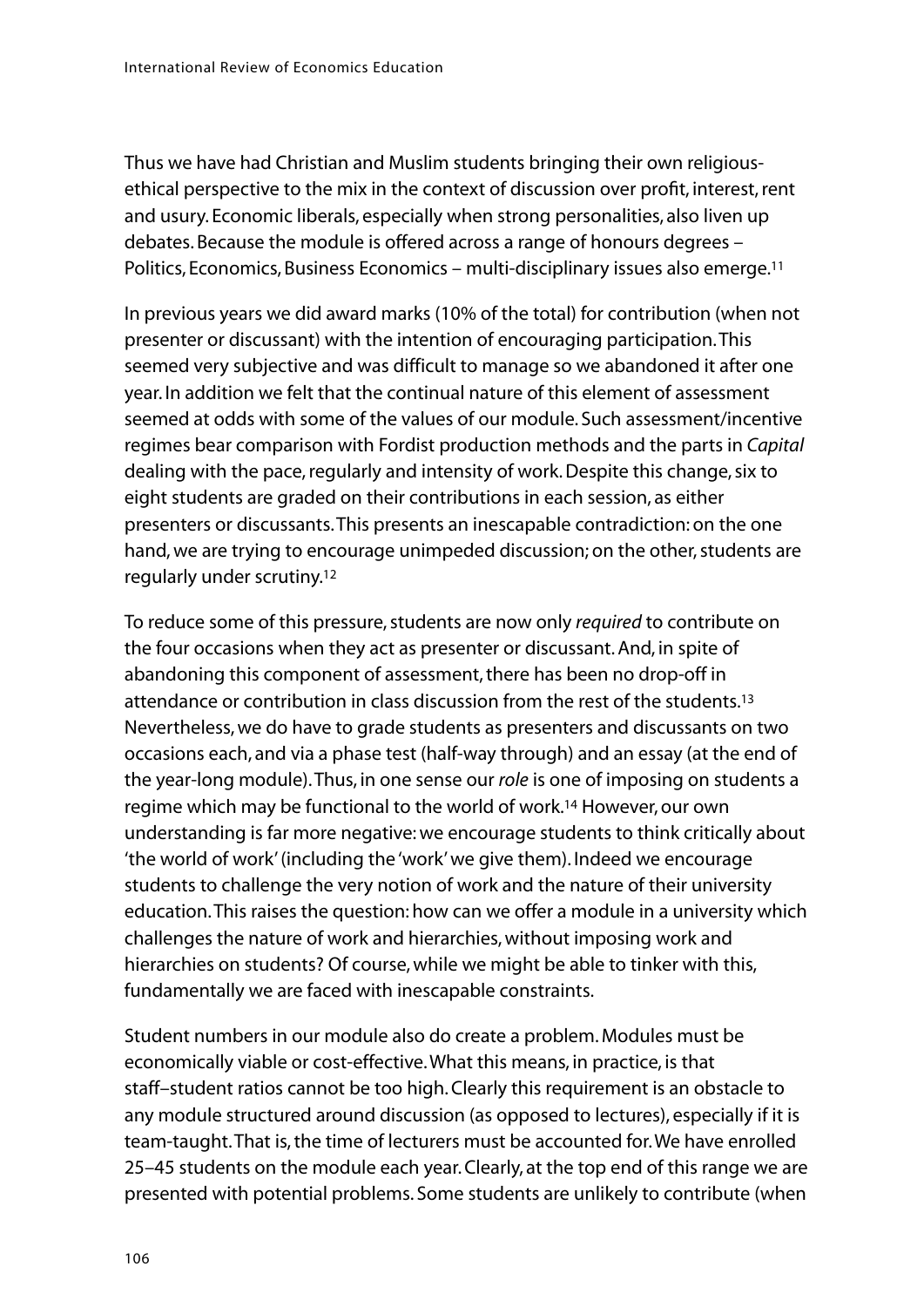not presenting or acting as discussant) because they are too embarrassed to speak in front of such numbers.This problem diminishes through time for many such students, though, as they build confidence presenting and acting as discussants.

Our experience suggests that students can be classified into three types: those who nearly always read the material and engage (approximately 50%); a second group of students who occasionally contribute (approximately 25%); finally, those who almost never contribute, except when acting as presenter or discussant (approximately 25%). In years when the student group is smaller we do get higher participation rates in classroom discussion and we have found a circle to be the most effective way to encourage participation.When the group gets large we may have a self-selected 'inner' and 'outer' circle, but we believe this can give rise to some disengagement.

A final observation about engagement concerns our responsibilities.We send clear signals, for example by ensuring we learn everyone's name and using it from the beginning of the module (this requires some revision at the start, using the photo sheet downloadable from our virtual learning portal).The room set-up helps; no student does (or can) sit right at the back of the class. But, we do not see ourselves as having sole responsibility to make the module work – indeed this is where we find the suggestion that students are customers to be somewhat problematic.This connotes to us a situation where students can passively consume *our* product. In place of this we see our relationship with the students in terms of roles and responsibilities;the group, collectively, has a responsibility to make this module what it is.We, as 'teachers', or rather as leaders or *facilitators* of the module, can attempt to create appropriate preconditions for learning. But, the module is collective in nature. Responsibility for producing an environment conducive to productive discussion is shared between us and the students.15

# Conclusions

This paper has argued that a reading group format is a useful way for students both to learn about a seminal text and to study the world through the lens of this text. The format is conducive to self-development in that students learn through collaborative interaction with their peers.We know that well-intentioned academics, in economics departments and elsewhere, are consistently looking for alternative ways to foster learning and we recommend this as one. Of course, contradictions emerge. Our module is taught in an environment where aspects of the world of work are reproduced. Any module which seriously and immanently challenges the very notions on which the assessment regime is founded is exposed as contradictory. Further, we should note that both of us use a plurality of teaching and learning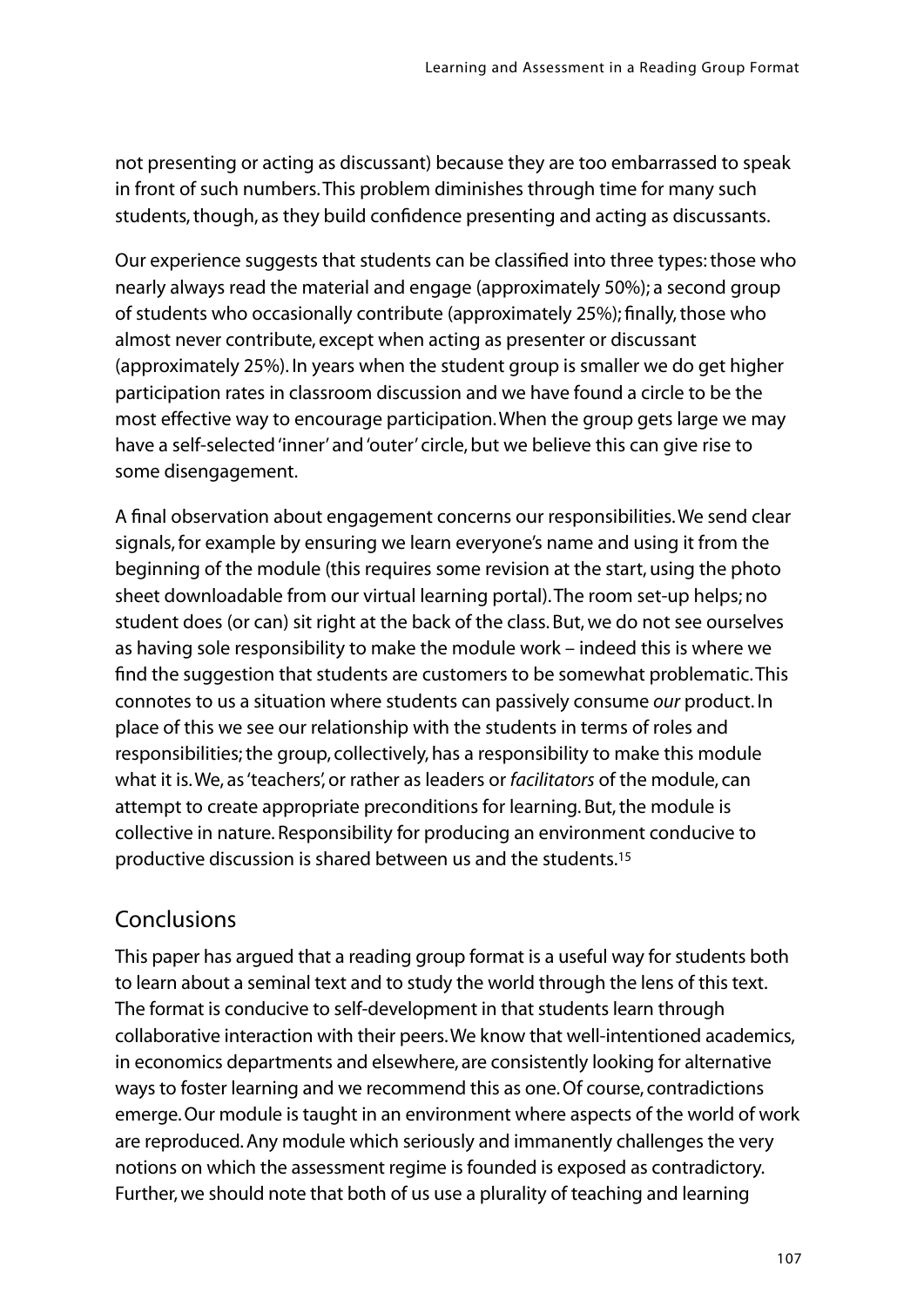methods in other modules. Indeed, we are not proposing this as another model to supplant lecture and tutorials, more as another method to allow our disparate students to flourish and develop. In this respect we feel it is an approach which has worked well, for a number of years, alongside other economics modules.

# References

Bonefeld,W. (2001) 'The permanence of primitive accumulation: commodity fetishism and social constitution', *The Commoner*, 2 (September). At http://www.commoner.org.uk/

Brewer, A. (1995) 'A minor Post-Ricardian? Marx as an Economist',*History of Political Economy*, 27, 111–146.

Bridges, D. (1992) 'Enterprise and Liberal Education',*Journal of Philosophy of Education*, 26(1), 91–98.

Clarke, P. and Mearman, A. (2003) 'Why Marxist economics should be taught but probably won't be!'*Capital and Class*, 79, 55–77.

Deleuze, G. (1995) 'Post script on the Societies of Control', in G. Deleuze,*Negotiations:* 1972–1990, 177–182, New York: Colombia University Press.

Federici, S. (1990) 'The Debt Crisis, Africa and the New Enclosures', in Midnight Notes (eds),*New Enclosures*, 10–17, Jamaica Plain, MA: Midnight Notes. Also at http://www.commoner.org.uk/

Fine, B. and Saad-Filho, A. (2003) *Marx's Capital*, London: Pluto.

Freire, P. (1972) *Pedagogy of the Oppressed*, Penguin: Harmondsworth.

Hardin, G. (1968) 'The Tragedy of the Commons', *Science*, 162, 1243–48. At http://www.sciencemag.org/cgi/content/full/162/3859/1243 and http://dieoff.com/page95.htm

Hardt, M. and Negri, A. (2000) *Empire*, London: Harvard University Press.

Harvie,D.(2000) 'Testing Goodwin: Growth Cycles in Ten OECD Countries',*Cambridge Journal of Economics*, 24(3), 349–376.

Harvie, D. (2006) 'Value production and struggle in the classroom',*Capital and Class*, 88, 1-32.

Harvie, D. (2007) 'Academic labour: producing value and producing struggle', in T. Green and G. Rikowski (eds),*Marxism and Education: Renewing Dialogues*, Vol.1:*Opening the Dialogue*, London: Palgrave Macmillan.

Hayek, F. (1944) *The Road to Serfdom*, London: Routledge and Kegan Paul.

Holloway, J. (2001) 'Why read *Capital*?', *Capital and Class*, 75 (Autumn), 65–69.

James, C.L.R. (1992a) 'Letters to Literary Critics', in The C.L.R. James Reader, edited by A. Grimshaw, London: Blackwell, 220–242.

James, C.L.R. (1992b) 'Popular Art and the Cultural Tradition', in The C.L.R. James Reader, edited by A. Grimshaw, London: Blackwell, 247–254.

Keynes, J. M. (1973 [1936]) *The General Theory of Employment, Interest and Money*. London: Macmillan.

Marx, K. (1976 [1867]) *Capital: Volume I*. Harmondsworth: Penguin.

May, C. (2000) *A global political economy of intellectual property rights: the new enclosures?*, London: Routledge/RIPE Studies in Global Political Economy.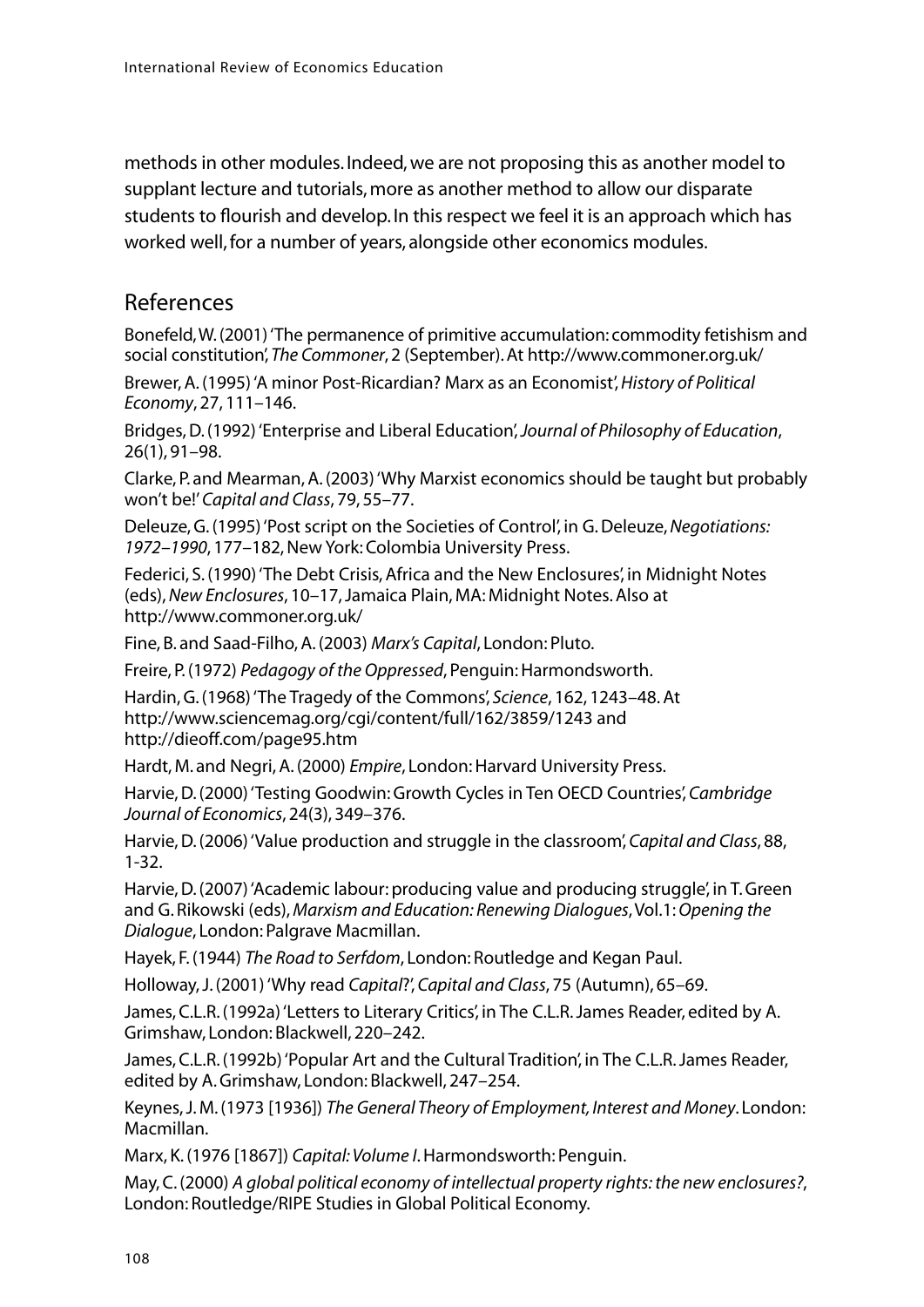Perelman, M. (2000) *The Invention of Capitalism: Classical Political Economy and the Secret History of Primitive Accumulation*, London: Duke University Press.

Philp, B. (2005) *Reduction, Rationality and Game Theory in Marxian Economics*, London: Routledge.

Prebble, J. (1963) *The Highland Clearances*, Harmondsworth: Penguin.

Roemer, J. (1988) *Free to Lose*: An introduction to Marxist economic philosophy, London: Radius.

Saad-Filho, A. (2002) *The Value of Marx*. Routledge: London.

Smith, A. (1970 [1776]) *The Wealth of Nations: Books I–III*, Harmondsworth: Penguin

#### **Notes**

- 1 Insofar is as the module is 'taught' at all.The module is student-led and hence the description of us as 'teachers' is ambiguous.'Joint-facilitators' might be a more accurate description of our roles.
- <sup>2</sup> We have experimented with various weightings. In one year, for example, presentation plus discussant performances counted for just 30%, with a further 10% available for other classroom contributions.We have also experimenting with the relative weighting of presenter vis-à-vis discussant performances.
- $3$  If group members approach us to make a specific complaint about one of their number not pulling their weight then we are forced to take more of an interest.We would, for example, send an email to a student asking them to make contact with the rest of their group if they had not attended for a couple of weeks in the run-up to their presentation. Students, too, present twice and act as discussants twice.They have an opportunity to take account of past behaviour of other students in selecting their groups for later presentations.
- 4 Writing from the US in the 1950s,C.L.R. James argued very eloquently that the films of Charlie Chaplin or D.W. Griffith, say, and even radio soap operas were the contemporary equivalents of Shakespeare, reflecting numerous characteristics and contradictions of society (e.g. James, 1992a; James, 1992b).
- 5 A third position mirrors the 'business-instrumentalism' approach. Many years ago, at another university, one of us acted as teaching assistant to a Marxist colleague teaching a module on *Capital*. Motivated by his desire to counter the capitalist 'ideologies'being instilled in students in other parts of the curriculum,this Marxist felt compelled to drive these unfortunate students even harder to ensure they would acquire the 'correct', more 'critical'*Weltanschauung*, even the lazy ones! One is reminded of the oxymoronic concept of socialist accumulation.The point is that just as it is not possible to produce 'good' workers, neither is it possible to produce revolutionaries.
- $6$  In our research we have both explored the overlap between mainstream and Marxian approaches to economics. For example Harvie (2000) has used econometrics to explore Goodwin cycles, and Philp (2005) investigates game-theoretic Marxian economics. However, we are both firmly of the belief that the best place to start, in terms of introducing Marxist thinking to students, is with *Capital*.We should also note that at level 2 a broader Political Economy module is offered as an option.
- $7$  The aim was thus to have the module delivery reflect some of our values. We do not feel any need to apologise for this since the values underpinning many modules on undergraduate programmes have a strong ideological content.'Banking' education, for example, reflects this.